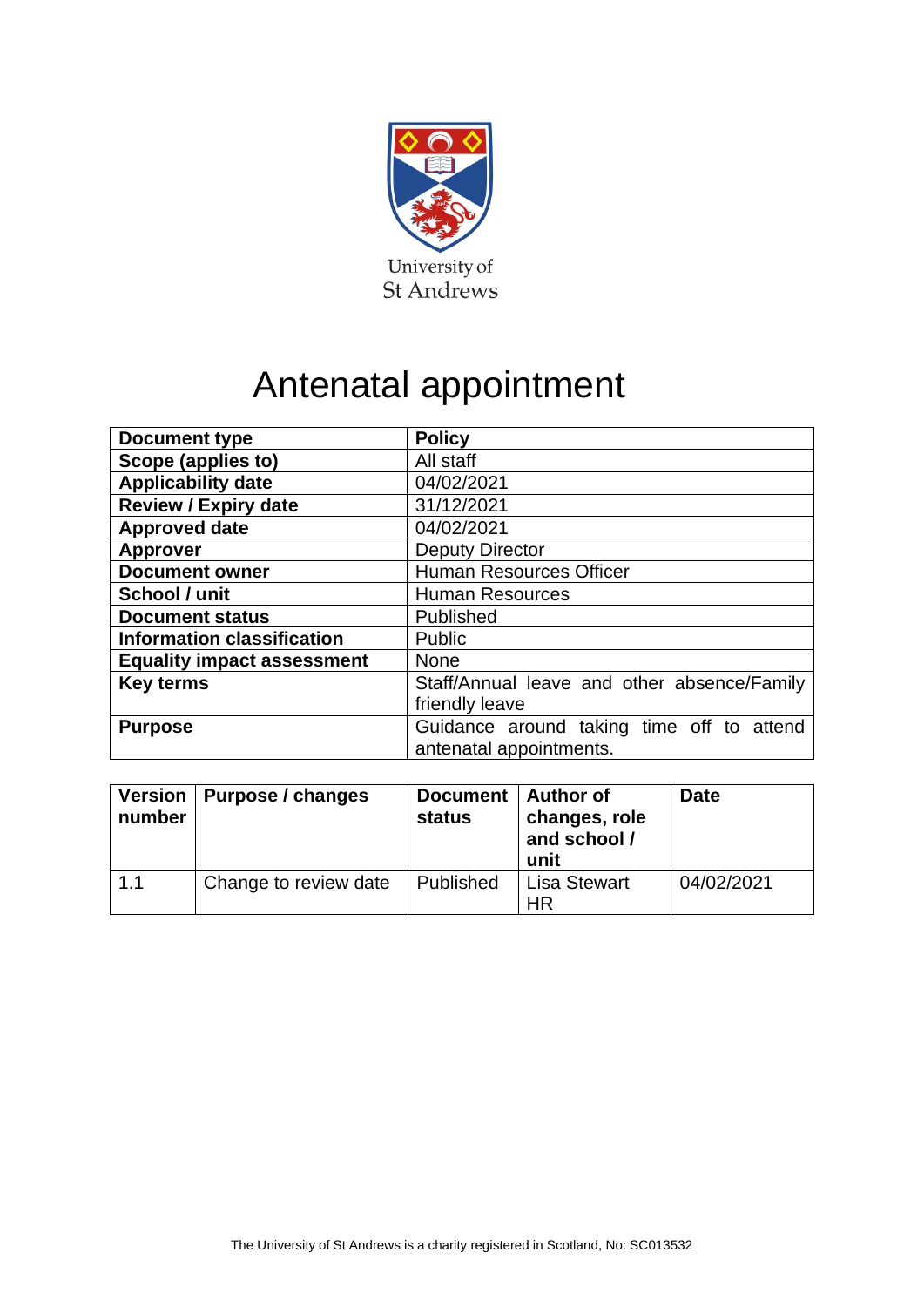# **Table of contents**

| 1 <sub>1</sub> | <b>Introduction</b>                                               | 3              |
|----------------|-------------------------------------------------------------------|----------------|
| 2.             | Time off if you are pregnant                                      | 3              |
| 3.             | Eligibility for requesting time off to accompany a pregnant woman |                |
| 4.             | How to book time off to accompany a pregnant woman                |                |
| 5.             | Length of time off you can request to accompany a pregnant woman  | $\overline{4}$ |
| 6.             | Consistency and reporting                                         | 4              |
|                |                                                                   |                |
|                | Appendix A: Antenatal time off form                               | 5              |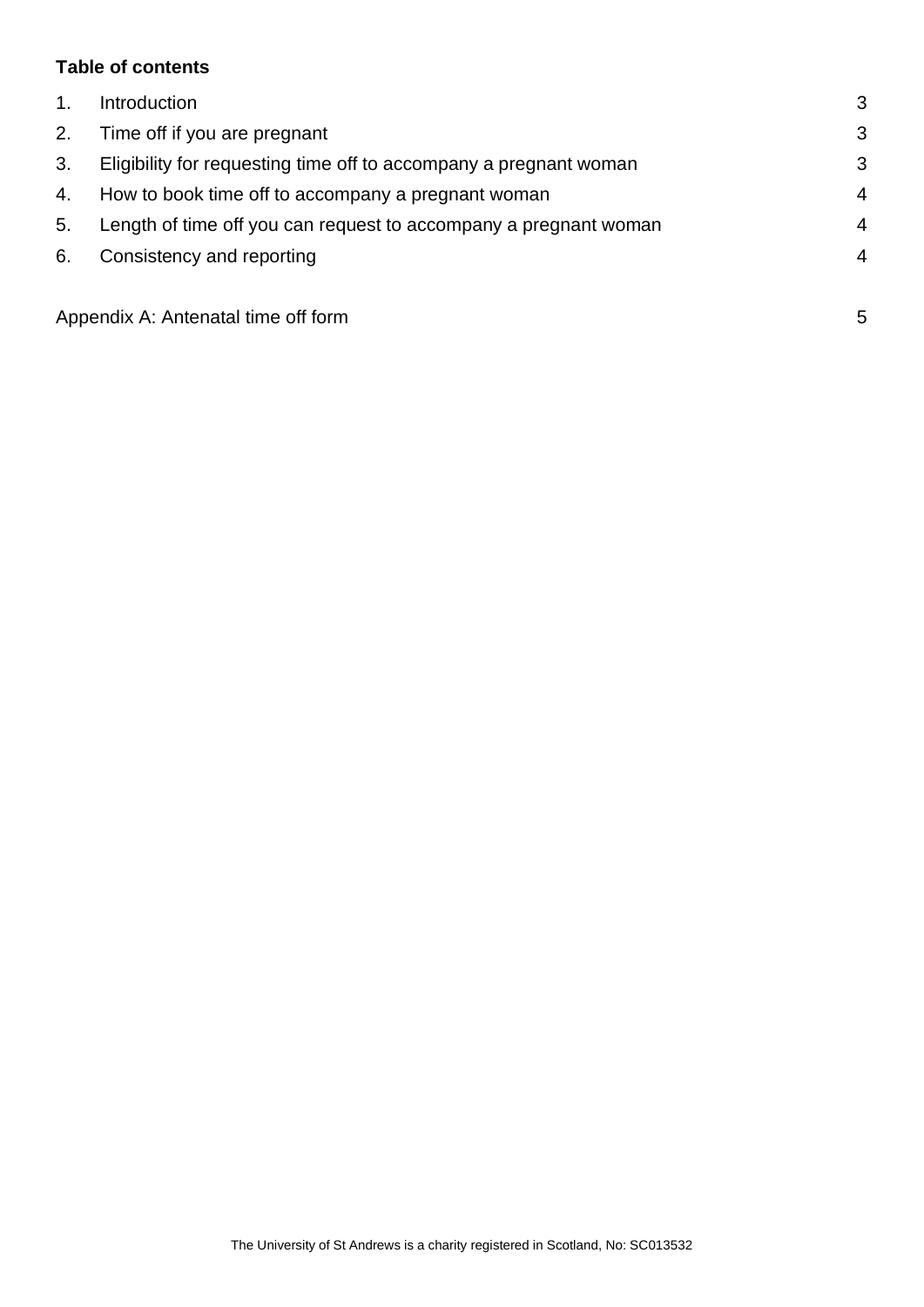## <span id="page-2-0"></span>**1. Introduction**

- 1.1 This policy outlines the statutory right under the Employment Rights Act 1996 to take time off to attend antenatal appointments. From 1 October 2014, an expectant father or the partner (including same sex partner) of a pregnant woman will be entitled to take unpaid time off work to accompany the woman to up to two of her ante-natal appointments.
- 1.2 The entitlement is the same for both single and multiple births.
- 1.3 The right applies whether the child is conceived naturally or through donor insemination. It also extends to those who will become parents through a surrogacy arrangement if they expect to satisfy the conditions for and intend to apply for a Parental Order for the child born through that arrangement.
- 1.4 The purpose of this statutory right is to achieve greater involvement of both of the child's parents from the earliest stages of pregnancy.

#### <span id="page-2-1"></span>**2. Time off if you are pregnant**

- 2.1 If you are pregnant you are entitled to take reasonable paid time off during working hours for antenatal appointments regardless of your length of employment with the University. This may include any relaxation or parenting classes that your General Practitioner, registered midwife or health visitor has advised you to attend.
- 2.2 You must give your Head of School/Unit/Line Manager as much notice as reasonably possible of the appointment.
- 2.3 With the exception of the first appointment, the University reserves the right to ask for proof of appointment, such as the following:
	- A certificate from your doctor, midwife or health visitor stating that you are pregnant and/or
	- An appointment card or some other document showing an appointment has been made

#### <span id="page-2-2"></span>**3. Eligibility for requesting time off to accompany a pregnant woman**

- 3.1 You are eligible to take unpaid time off to accompany a pregnant woman to an antenatal appointment if you have a "qualifying relationship" with the woman or the child. This means that either:
	- You are the baby's father;
	- You are the pregnant woman's spouse, civil partner, cohabiting partner or are living with her in an enduring family relationship and she is not your daughter, sister, mother, grandmother, aunt or niece;
	- The pregnant woman has undergone assisted conception and at that time you were her partner, cohabiting partner, civil partner or gave the required legal notices to be treated in law as the second female parent;
	- You are one of the intended parents in a surrogacy arrangement and expect to obtain a parental order in respect of the child.
- 3.2 The right to unpaid time off to accompany a pregnant woman to an antenatal appointment is a "day one" right and therefore is no qualifying service.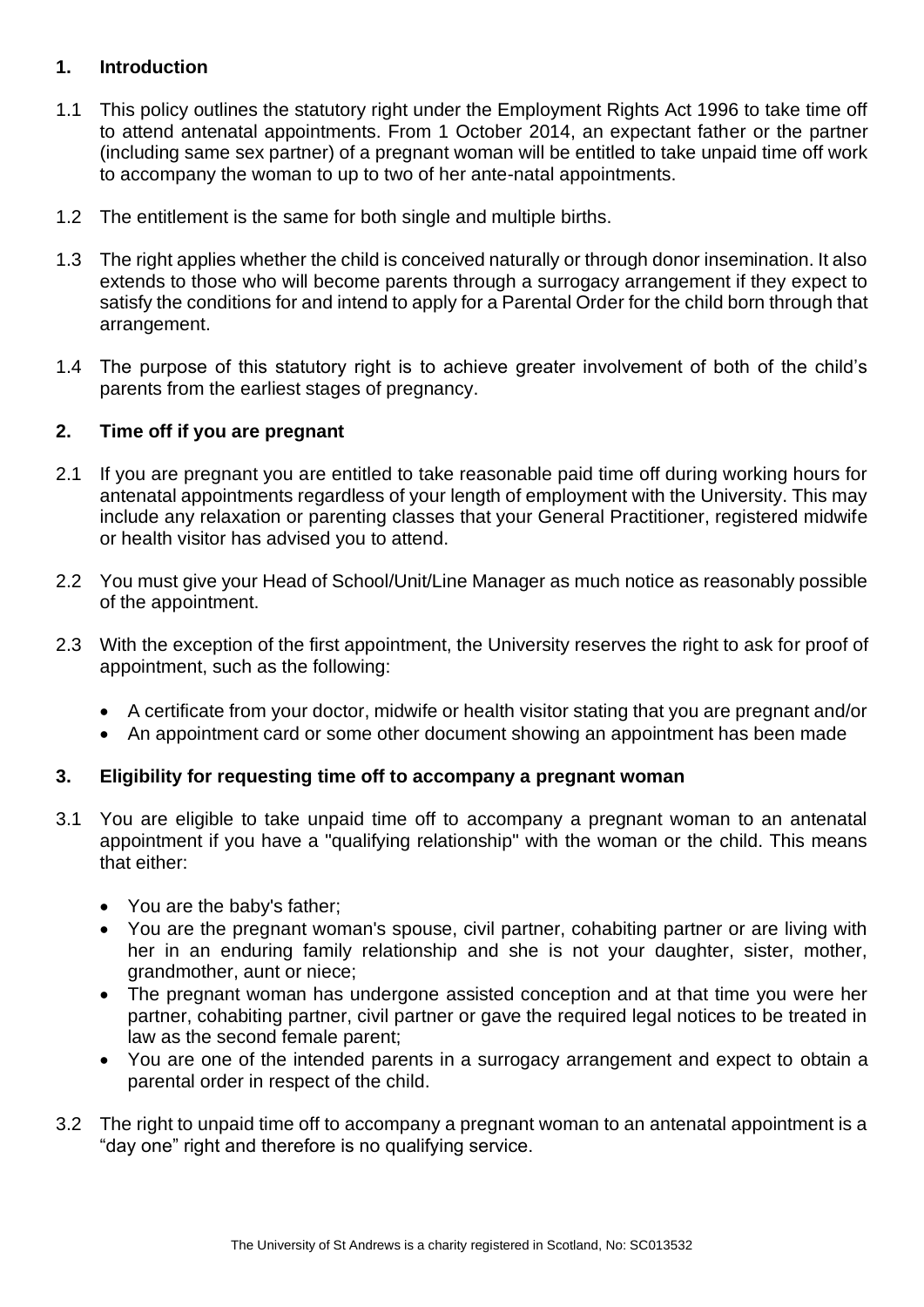#### <span id="page-3-0"></span>**4. How to book time off to accompany a pregnant woman**

- 4.1 You must provide the University with as much notice of the appointment as reasonably possible. You must provide the University with a signed declaration providing the date and time of the appointment and confirm that:
	- You meet one of the eligibility criteria in paragraph 3.1;
	- The purpose of the time off is to accompany the pregnant woman to an antenatal appointment;
	- The appointment has been made on the advice of a registered medical practitioner, registered midwife or registered nurse.
- 4.2 In order to book time off you must complete the [Antenatal time off form](#page-4-0) and submit this to your Head of School/Unit/Line Manager. **A word version of this form can be found on the [HR](https://www.st-andrews.ac.uk/staff/policy/hr/)  [policy page](https://www.st-andrews.ac.uk/staff/policy/hr/) or via the following** [link.](https://www.st-andrews.ac.uk/media/human-resources/new-policy-section-documents/antenatalappointments/Antenatal%20time%20off%20form.docx)

# <span id="page-3-1"></span>**5. Length of time off you can request to accompany a pregnant woman**

- 5.1 You may take time off to accompany a pregnant woman to **up to two antenatal appointments** in relation to each pregnancy.
- 5.2 You must not take more than six and a half hours off for each appointment, including travelling time, waiting time and attendance at the appointment.
- 5.3 Time off to attend these appointments is unpaid.
- 5.4 To avoid taking unpaid leave to attend the two initial appointments and further antenatal appointments employee may with approval from their Head of School/Unit or Line Manager use annual leave or time off in lieu to attend appointments.

#### <span id="page-3-2"></span>**6. Consistency and reporting**

- 6.1 Any unpaid time off must be reported to [Salaries Office](mailto:monthly-ns@st-andrews.ac.uk?subject=Payslip/P60%20request) for the appropriate salary adjustments. The completed [antenatal time off form](#page-4-0) must be submitted to your Head of School/Unit/Line Manager then to the Salaries Office.
- 6.2 Human Resources can provide further advice and guidance in regard to this Policy and procedure.

| <b>Version</b><br>number | Purpose / changes                              | <b>Document</b><br><b>status</b> | <b>Author of</b><br>changes, role<br>and school /<br>unit | <b>Date</b> |
|--------------------------|------------------------------------------------|----------------------------------|-----------------------------------------------------------|-------------|
| 1.0                      | Migration of policy to<br>the Governance Zone. | Published                        | Lisa Stewart,<br>Human<br><b>Resources</b>                | 19/06/2019  |
| 1.1                      | Change to review date                          | Published                        | <b>Lisa Stewart</b><br><b>HR</b>                          | 04/02/2021  |